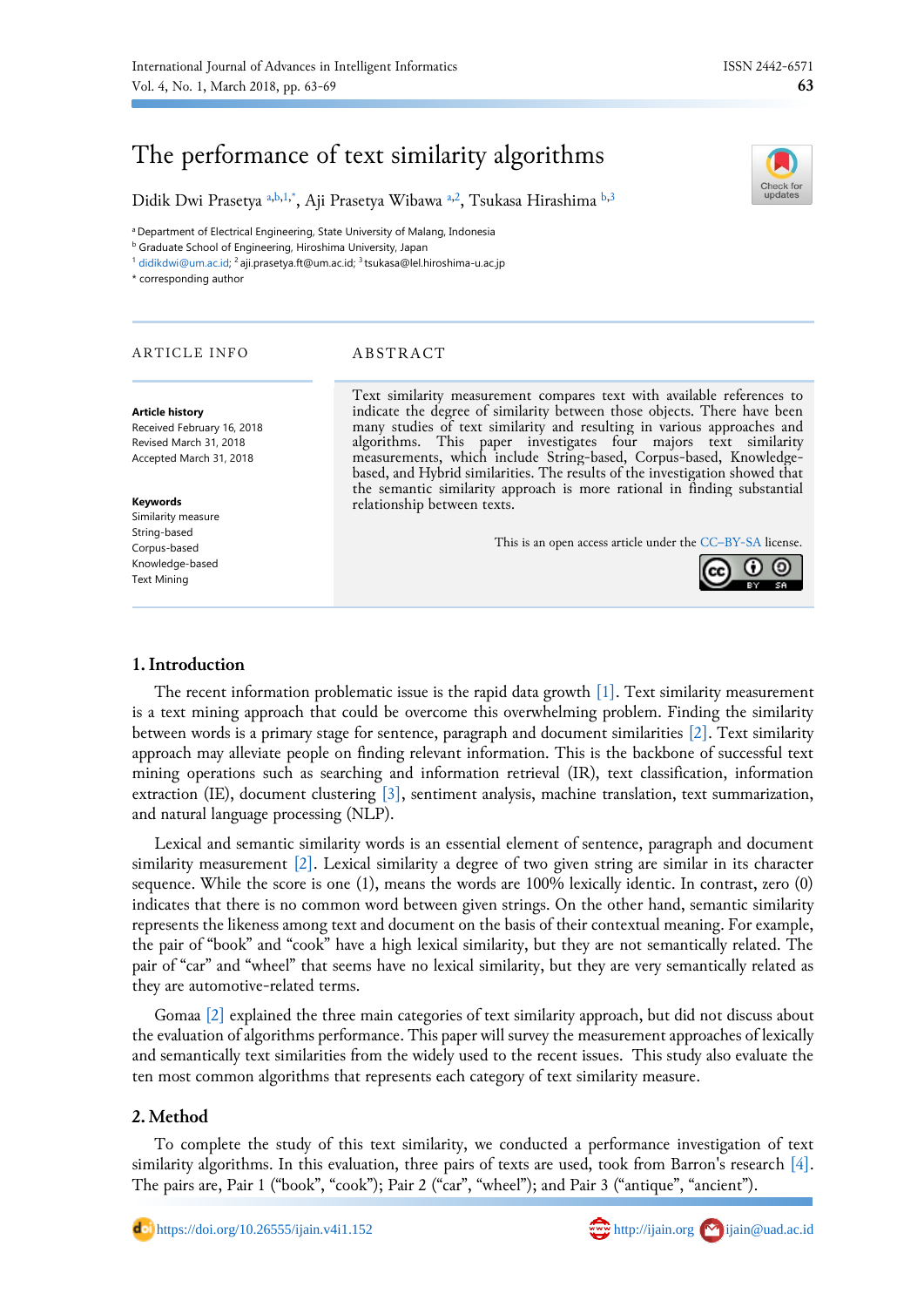Refering to the test data, we can see that the texts in first pair represent lexical similarity, while the second pair describe the semantic similarity. The last pair represent that both texts have lexical and semantic similarity. This evaluation involves ten algorithms from four categories of text similarity measure we have describe. To test these algorithms we used several libraries, such as SimMetrics, SoftTFIDF, WS4J, and SEMILAR. In this test, we only focus on the retuned similarity score by each executed algorithm.

# **3. Results and Discussion**

# **3.1. Text similarity algorithms**

<span id="page-1-0"></span>Different approaches have been promoted to measure the similarity between one text with another. The method is divided into four major groups, String-based, Corpus-based, Knowledge-based, and Hybrid text similarities; as shown in [Fig. 1.](#page-1-0) These approaches will be detailed in the following subsections.



**Fig. 1.** Four major groups of text similarity methods and algorithms

# **3.1.1. Categories of text similarity String-based Similarity**

String-based similarity is the oldest, simplest yet most popular measurement approach. This measure operates on string sequences and character composition. Two main types of string similarity functions are character-based similarity functions, and token-based similarity functions.

*Character-based Similarity* is also called sequence-based or edit distance (ED) measurement. It takes two strings of characters and then calculates the edit distance (including insertion, deletion and substitution) between them. Character-based quantifies character similarity between two strings to quantify the similarity, for instance edit distance which is the minimum number of single-character edit operations needed to transform one to another [\[5\].](#page-4-4) In another word, two strings are similar if the edit distance minimum operation number is smaller than the given threshold. Some examples of this approach are Hamming distance  $[6]$ , Levenshtein distance  $[7]$ . Damerau-Levenshtein  $[7]$ ,  $[8]$ , Needleman-Wunsch [\[9\],](#page-5-2) Longest Common Subsequence [\[10\].](#page-5-3) Smith-Waterman [\[11\],](#page-5-4) Jaro [\[12\]](#page-5-5), Jaro-Winkler [\[13\],](#page-5-6) and N-gram [\[14\],](#page-5-7) [\[15\].](#page-5-8) Character-based measure is useful for recognizing typographical errors, but it is useless in recognition of the rearranged terms (e.g. data analyzing and analyzing data) [\[16\].](#page-5-9) Edit distance is widely used for string matching approximation to handle the existing data inconsistence [\[17\].](#page-5-10)

The term-based similarity also known as token-based because it models each string as a set of tokens. The similarity between strings can be assessed by manipulating sets of tokens, such as words. The main idea behind this approach is to perform two string similarity measurement based on general tokens, correspond to its token sets [\[18\].](#page-5-11) If the similarity is denoted, the string pair is flagged as being similar or duplicate. Term-based similarity address drawback on character-based when it works on larger string. In fact, character-based become too computationally expensive and less accurate for imposingly larger strings such as text documents [\[19\].](#page-5-12) In this section we will discuss some familiar token-based similarity functions. The main characteristic of token-based similarity is the use of the overlap of two token sets as likeness quantification. The overlap is computed based on exactly matched token pairs without considering other similar tokens. Token-based similarity approach is useful for recognizing the term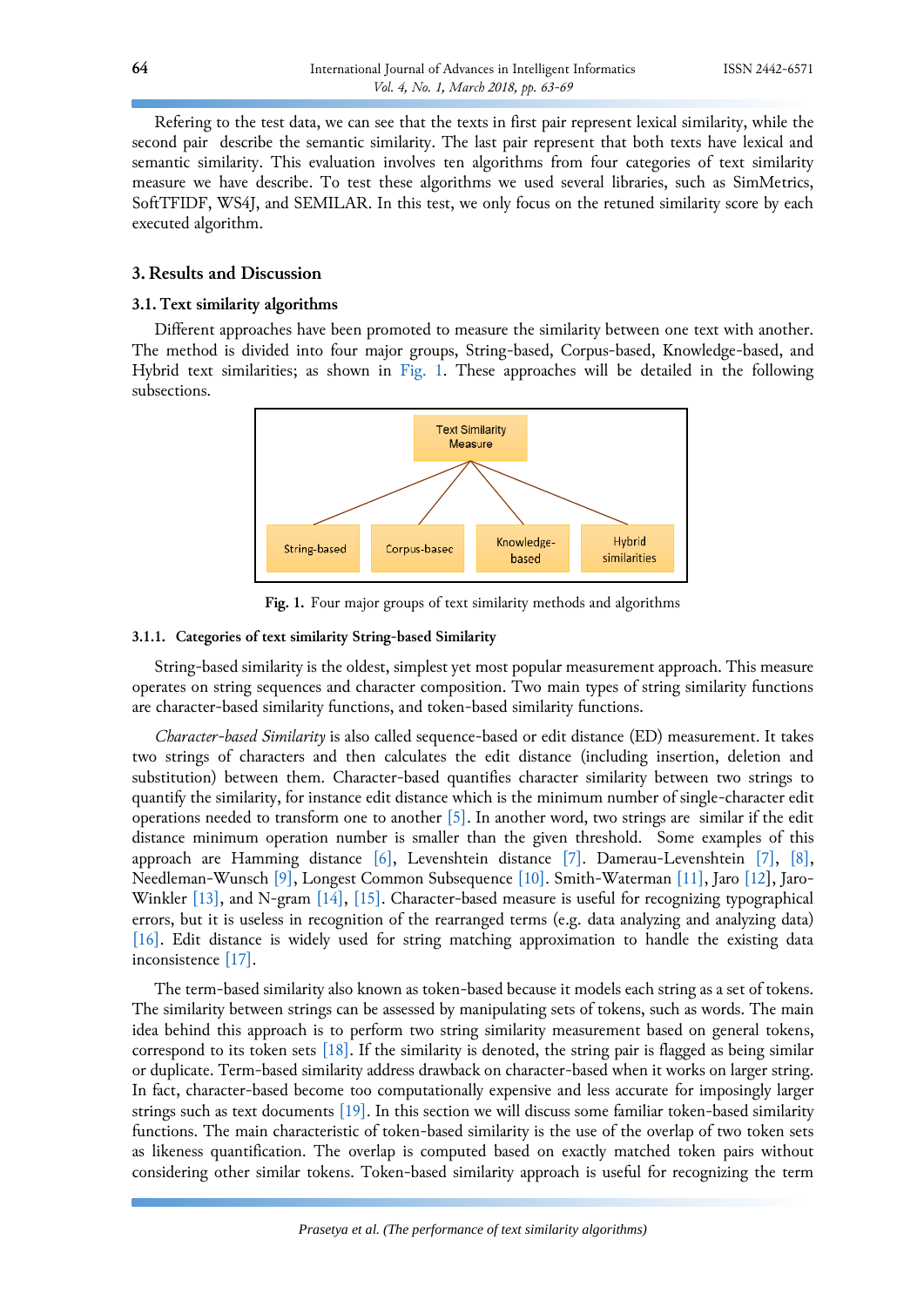rearrangement by breaking the strings into substrings. Jaccard similarity [\[20\]](#page-5-13), Dice's coefficient [\[21\],](#page-5-14) Cosine similarity  $[22]$ , Manhattan distance  $[23]$ , and Euclidean distance  $[24]$  are some examples of these methods.

## **3.1.2. Corpus-based Similarity**

Corpus-based similarity uses a semantic approach. This similarity approach determines the similarity between two concepts based on the information extracted from a large corpora. A corpus (plural corpora) is a large collection of electronic written or spoken text. Corpus contains a predefined set of sentences and their translation to other language. The aim is to match input text with the text in the corpus and achieve translation [\[25\].](#page-5-18) Many corpus-based similarity or relatedness measures are based on conceptbased resources, such as Wikipedia.

Some of corpus based similarity measures are Hyperspace Analogue to Language (HAL[\) \[26\],](#page-5-19) Latent Semantic Analysis (LSA) [\[27\],](#page-5-20) Explicit Semantic Analysis (ESA) [\[28\],](#page-5-21) Pointwise Mutual Information (PMI), Normalized Google Distance (NGD) [\[29\],](#page-5-22) and Extracting DIstributionally Similar words using CO-occurrence (DISCO) [\[30\].](#page-6-0)

### **3.1.3. Knowledge-based Similarity**

A semantic similarity measures that uses information from semantic networks to identify the degree of words similarity is called a knowledge-based similarity measures [\[31\].](#page-6-1) Knowledge-based similarity consist of semantic similarity and semantic relatedness. Those concepts have been warmly discussed among worldwide researchers. Similarity specifies two interchangeable concepts while relatedness associates concepts semantically [\[32\].](#page-6-2) The semantic approach uses an explicit representation of knowledge, such as the interconnection of facts, the meanings of words, and rules to describe conclusions on specific domains. The schema of knowledge representation generally includes the rules of conclusions, logical propositions, and network semantics such as taxonomy and ontology.

Some available ontologies are WordNet, SENSUS1, Cyc2, UMLS3, SNOMED4, MeSH, GO5 and STDS6 [\[33\].](#page-6-3) WordNet is the most popular ontology resource and is widely used in knowledge-based similarity measurement. WordNet is a large English lexical database of a research project developed by Princeton University. WordNet organize nouns, verbs, adverbs and adjectives in one concept of semantic relations, called synonym sets (synsets), which represent one concept. Both conceptual-semantic and lexical relations interlinks the sysnets. The words in WordNet are structured hierarchically using hyponymy and hypernym and the words can easily be seen as concepts. In this way, WordNet can be interpreted as a taxonomy. The knowledge-based similarity approach that uses WordNet ontology can be categorized into four measures, path-based, information content-based (IC-based), feature-based, and other types [\[34\].](#page-6-4)

### 1) Path-based Measure

The principal concept (also known as edge-counting measures) is the path length and its position in the taxonomy, is represented by a function of similarity between two concepts [\[35\].](#page-6-5) This measure uses the shortest length of path between concept, such as the pioneering work of Rada et al. [\[36\],](#page-6-6) and some of the measures referring to this approach has describe in Lastra-Díaz and García-Serrano [\[37\].](#page-6-7)

#### 2) IC-based Measure

IC-based approach incorporate a specific concepts in a similarity calculation. The core idea of ICbased similarity measures is applied in an information context (IC) model. The calculation depends on every concept and descendant of frequencies in textual corpus [\[34\].](#page-6-4) The fundamental hypothesis should related to the more abstract concept with a lower information rather than a specific content. The ICbased approach is seen as very potential and becomes one of the mainstreams of research in the area so it is still widely discussed in recent years. A novel research was conducted by Lastra-Díaz and García-Serrano [\[37\]](#page-6-7) who introduced a new ontology-based and new IC-based similarity measures.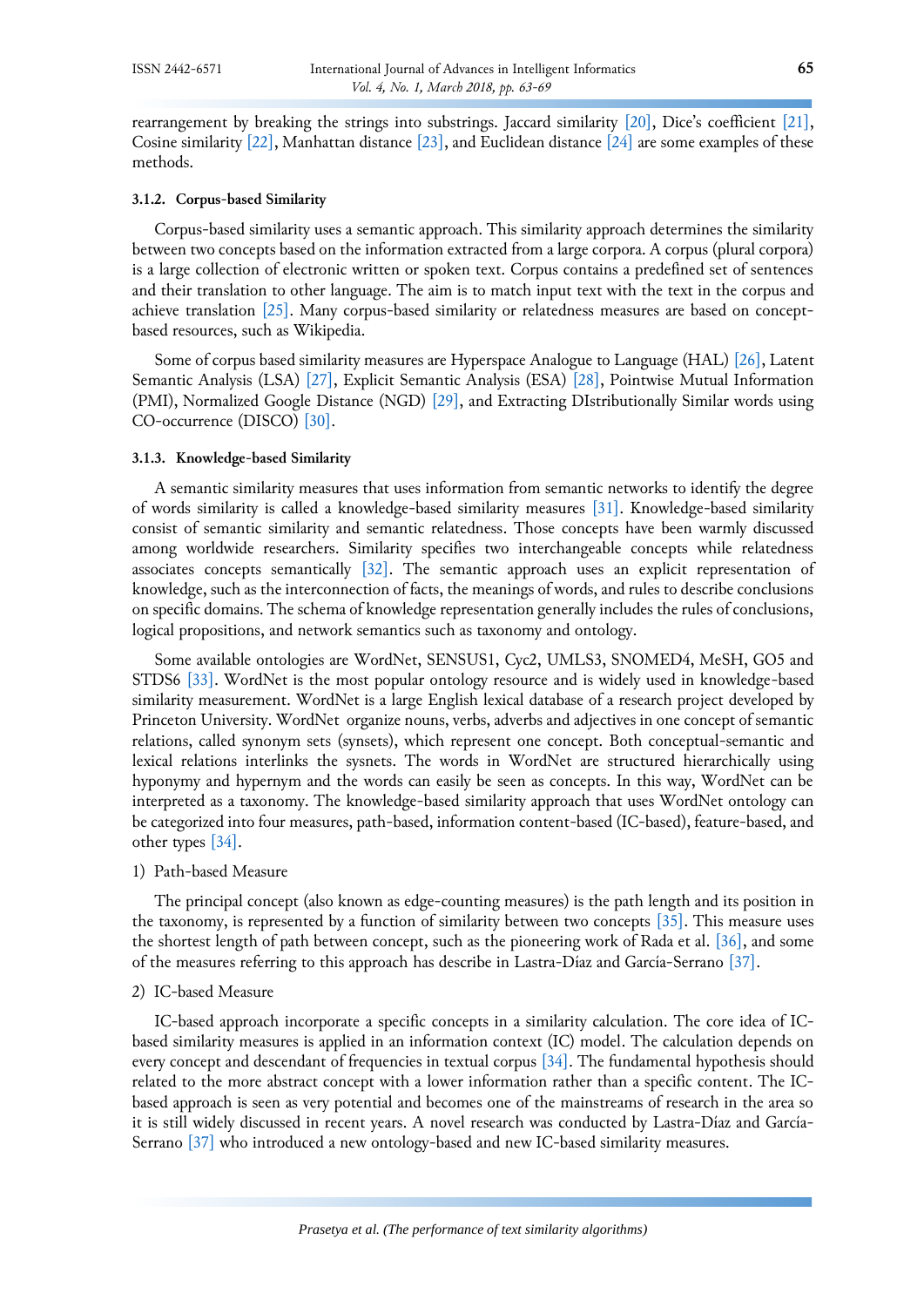### 3) Feature-based Measure

The main idea of the family of feature-based similarity is using of set-theory operation between concepts feature sets. Feature-based measure describes a set of assumed terms as properties or features. The number of general characteristics are higher than less uncommon characteristics of two terms means that those item are similar [\[38\].](#page-6-8)

One classical feature-based measure is Tversky's model [\[39\],](#page-6-9) which argues that similarity is antisymmetric. In between features of subclass and related superclass overcomes the contribution of its inverse direction in terms of similarity evaluation. In recent year, SáNchez and Batet [\[40\]](#page-6-10) proposed an idea of using the overlapping ancestor sets to estimate the overlapping of unknown feature of the concepts.

## **3.1.4. Hybrid Similarities**

In addition to the three categories previously described, there are still several similarity measures that cannot be categorized into any prior family. The idea of this approach is to combine the previously described approaches, including string-based, corpus-based, and knowledge-based similarity to reach a better metric by adopt their advantages.

Common examples of hybrid metrics are Level2 method proposed by Monge and Elkan [\[41\],](#page-6-11) SoftTFIDF [\[42\],](#page-6-12) generalized edit similarity (GES), and Wang et al. [\[5\].](#page-4-4) Monge and Elkan [\[41\]](#page-6-11) propose recursive matching scheme to compare two long string. Implementation of this scheme in which substring are tokens, which call level two distances function. Cohen proposed hybrid metric "soft" TF-IDF similarity use the Jaro-Winkler [\[13\]](#page-5-6) metric as the "secondary" similarity function. Wang et. al [\[5\]](#page-4-4) also proposed hybrid similarity function based on token concept, but different from the classical tokenbased, he employed fuzzy matching between tokens. To quantify the similarity between tokens, this metric uses character-based similarity function.

The most recent hybrid techniques extract semantic knowledge from the structural representation of WordNet and the statistic information on the Internet. Lin [\[43\]](#page-6-13) proposed a novel linked data (LD) based on hybrid semantic similarity measure, called TF-IDF (LD). The main idea of this algorithm is combine a novel linked data-based TF-IDF scheme with the classical text-based cosine similarity measure. This algorithm integrated in a semi-automatic system (Sherlock) for quiz generation using linked data and textual descriptions of RDF resources. Al-Hasan [\[44\]](#page-6-14) proposed a new Inferential Ontology-based Semantic Similarity (IOBSS) semantically measure similarity that concern to explicit hierarchical relationship and shared attributes between specific domain items. Atoum and Otoom [\[45\]](#page-6-15) introduced a novel hybrid on benchmark datasets called text similarity measure (TSM). TSM involves information in WordNet semantic relation such as exactly match words, comparison of sentences pair length, and similarity between word and its reference.

# **3.2. Experimental Results**

The results of the evaluation are shown i[n Table 1.](#page-4-6) Test results for the first pair of texts representing two lexically similar terms show that the algorithms in the string-based similarity approach provide a high average score. The Jaro-Winkler and SoftTFIDF algorithms state the highest similarity level with a score of 0.8333. In the semantic-based similarity approach, the highest value is 0.5000 obtained through the Wu Palmer algorithm. Therefore, the text ("book", "cook") pairs have no meaning or semantic relevance.

In the second text pair ("car", "wheel"), almost all of the string-based approaches give a low resemblance value. In a lexical context, these two texts are obviously devoid of character slices. However, the semantic terms "car" and "wheel" are closely related, and the semantic similarity approach expresses the average of high similarity, with the highest value 0.9091 by the Wu Palmer algorithm.

Maximum scores on the third text pairs that represent terms with the highest lexical and semantic proximity are also Wu Palmer's algorithms. In this pair of texts, it appears that the string-based approach also expresses similarities, but more for lexical reasons. In this simple investigation, we can highlight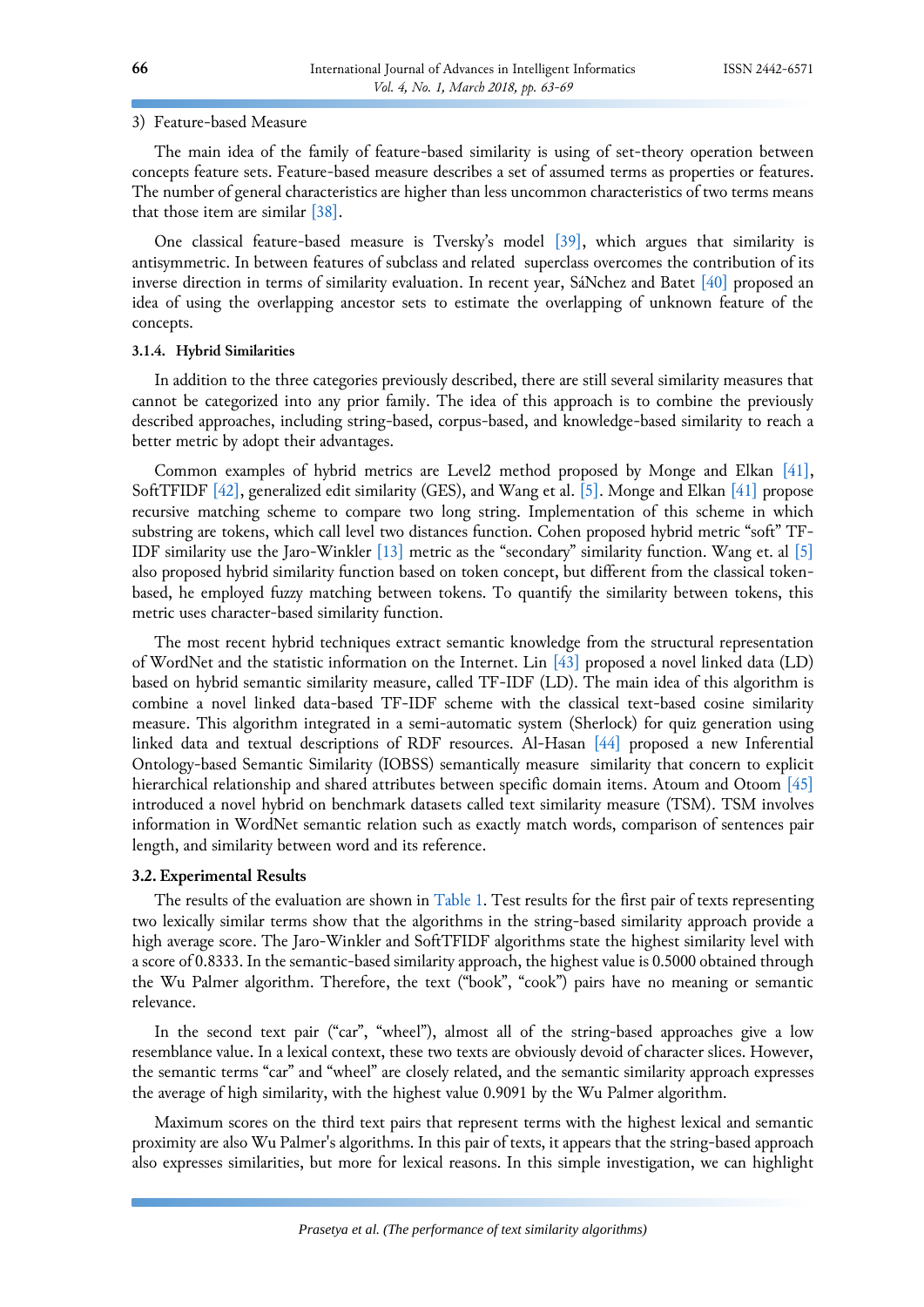that the measurement of text similarity using a semantic approach is able to reveal the relatedness between texts

<span id="page-4-6"></span>

| No | Approach/Algorithm | Pair 1 | Pair 2       | Pair 3   |
|----|--------------------|--------|--------------|----------|
| 1  | Jaro-Winkler       | 0.8333 | $\mathbf{0}$ | 0.7714   |
| 2  | N-gram             | 0.375  | 1.0          | 0.5      |
| 3  | Cosine similarity  | 0.4999 | $\Omega$     | $\theta$ |
| 4  | Jaccard            | 0.5    | $\Omega$     | 0.2      |
| 5  | <b>LSA</b>         | 0.1485 | 0.5080       | 0.1164   |
| 6  | Wu Palmer          | 0.5000 | 0.9091       | 0.8696   |
| 7  | Lin                | 0.1647 | 0.7355       | 0.0000   |
| 8  | Path               | 0.1429 | 0.3333       | 0.2500   |
| 9  | Monge Elkan        | 0.7500 | 0.4000       | 0.3714   |
| 10 | SoftTFIDF          | 0.8333 | $\theta$     | $\theta$ |

**Table 1.** Lexical and Semantic Similarity Result

# **4. Conclusion**

This article has summarized surveys of measurements of text similarity categorized into four major groups: String-based, Corpus-based, Knowledge-based, and Hybrid similarities. Most common and familiar algorithms in each category have also been reviewed and can be grouped into lexical and semantic similarity. The results of the investigation show that for the purpose of measuring text which emphasizes lexical similarities by ignoring the substance of meaning, the lexical similarity approach is appropriate. These measurements can be used to identify duplication or plagiarism without concern about the document context. String similarity approaches are principally language-independence so they work well for different country languages.

Semantic approach seems to offer intelligence in the measurement of similarities. This measurement is very appropriate to find text or documents that are really similar and conform to the substance of the context. However, the semantic similarities are usually language and domain dependent, so they are not applicable to all languages. In other word, if language ontology is not yet available, it needs to be built first. Referring to the text similarity approaches, it is seen that semantic similarity is very rational to find document similarities. In the future work, our intention is to apply the semantic similarity is applied to the text documents foreshowing the natural relationships among the terms.

#### **References**

- <span id="page-4-0"></span>[1] A. Yunianta, O. M. Barukab, N. Yusof, N. Dengen, H. Haviluddin, and M. S. Othman, "Semantic data mapping technology to solve semantic data problem on heterogeneity aspect," *Int. J. Adv. Intell. Informatics*, vol. 3, no. 3, pp. 161–172, Dec. 2017, doi: [https://doi.org/10.26555/ijain.v3i3.131.](https://doi.org/10.26555/ijain.v3i3.131)
- <span id="page-4-1"></span>[2] W. H. Gomaa and A. A. Fahmy, "A survey of text similarity approaches," *Int. J. Comput. Appl.*, vol. 68, no. 13, 2013, doi: [https://doi.org/10.5120/11638-7118.](https://doi.org/10.5120/11638-7118)
- <span id="page-4-2"></span>[3] E. Y. Hidayat, F. Firdausillah, K. Hastuti, I. N. Dewi, and A. Azhari, "Automatic Text Summarization Using Latent Drichlet Allocation (LDA) for Document Clustering," *Int. J. Adv. Intell. Informatics*, vol. 1, no. 3, p. 132, Dec. 2015, doi: [https://doi.org/10.26555/ijain.v1i3.43.](https://doi.org/10.26555/ijain.v1i3.43)
- <span id="page-4-3"></span>[4] R. W. Barron and L. Henderson, "The effects of lexical and semantic information on same-different visual comparison of words," *Mem. Cognit.*, vol. 5, no. 5, pp. 566–579, Sep. 1977, doi: [https://doi.org/10.3758/BF03197402.](https://doi.org/10.3758/BF03197402)
- <span id="page-4-4"></span>[5] J. Wang, G. Li, and J. Fe, "Fast-join: An efficient method for fuzzy token matching based string similarity join," in *2011 IEEE 27th International Conference on Data Engineering*, 2011, pp. 458–469, doi: [https://doi.org/10.1109/ICDE.2011.5767865.](https://doi.org/10.1109/ICDE.2011.5767865)
- <span id="page-4-5"></span>[6] R. W. Hamming, "Error Detecting and Error Correcting Codes," *Bell Syst. Tech. J.*, vol. 29, no. 2, pp. 147– 160, Apr. 1950, doi: [https://doi.org/10.1002/j.1538-7305.1950.tb00463.x.](https://doi.org/10.1002/j.1538-7305.1950.tb00463.x)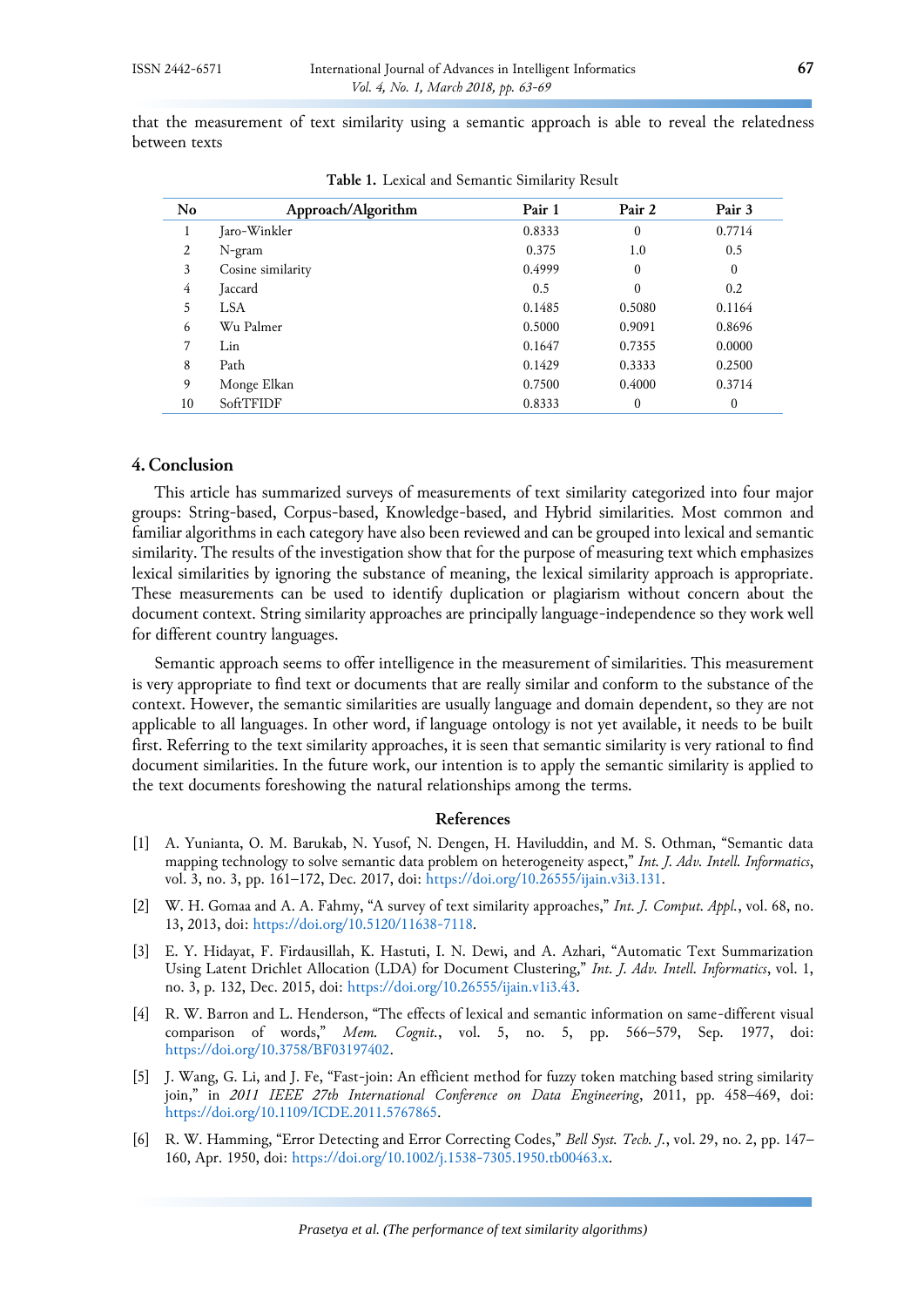- <span id="page-5-0"></span>[7] V. I. Levenshtein, "Binary codes capable of correcting spurious insertions and deletions of ones," *Probl. Inf. Transm.*, vol. 1, no. 1, pp. 8–17, 1965.
- <span id="page-5-1"></span>[8] F. J. Damerau, "A technique for computer detection and correction of spelling errors," *Commun. ACM*, vol. 7, no. 3, pp. 171–176, Mar. 1964, doi: [https://doi.org/10.1145/363958.363994.](https://doi.org/10.1145/363958.363994)
- <span id="page-5-2"></span>[9] S. B. Needleman and C. D. Wunsch, "A general method applicable to the search for similarities in the amino acid sequence of two proteins," *J. Mol. Biol.*, vol. 48, no. 3, pp. 443–453, Mar. 1970, doi: [https://doi.org/10.1016/0022-2836\(70\)90057-4.](https://doi.org/10.1016/0022-2836(70)90057-4.)
- <span id="page-5-3"></span>[10] R. A. Wagner and M. J. Fischer, "The String-to-String Correction Problem," *J. ACM*, vol. 21, no. 1, pp. 168–173, Jan. 1974, doi:<https://doi.org/10.1145/321796.321811.>
- <span id="page-5-4"></span>[11] T. F. Smith and M. S. Waterman, "Identification of common molecular subsequences," *J. Mol. Biol.*, vol. 147, no. 1, pp. 195–197, Mar. 1981, doi[: https://doi.org/10.1016/0022-2836\(81\)90087-5.](https://doi.org/10.1016/0022-2836(81)90087-5)
- <span id="page-5-5"></span>[12] M. A. Jaro, "Advances in Record-Linkage Methodology as Applied to Matching the 1985 Census of Tampa,<br>Florida," J. Am. Stat. Assoc., vol. 84, no. 406, pp. 414–420, Jun. 1989, doi: vol. 84, no. 406, pp. 414–420, Jun. 1989, doi: [https://doi.org/10.1080/01621459.1989.10478785.](https://doi.org/10.1080/01621459.1989.10478785)
- <span id="page-5-6"></span>[13] W. E. Winkler, "String comparator metrics and enhanced decision rules in the Fellegi-Sunter model of Record Linkage.," p. 8, 1990, available at: [http://files.eric.ed.gov/fulltext/ED325505.pdf.](http://files.eric.ed.gov/fulltext/ED325505.pdf)
- <span id="page-5-7"></span>[14] A. Z. Broder, S. C. Glassman, M. S. Manasse, and G. Zweig, "Syntactic clustering of the Web," *Comput. Networks ISDN Syst.*, vol. 29, no. 8–13, pp. 1157–1166, Sep. 1997, doi: [https://doi.org/10.1016/S0169-](https://doi.org/10.1016/S0169-7552(97)00031-7) [7552\(97\)00031-7.](https://doi.org/10.1016/S0169-7552(97)00031-7)
- <span id="page-5-8"></span>[15] G. Kondrak, "N-gram similarity and distance," in *International symposium on string processing and information retrieval*, 2005, pp. 115–126, doi: [https://doi.org/10.1007/11575832\\_13.](https://doi.org/10.1007/11575832_13)
- <span id="page-5-9"></span>[16] A. M. Mahdi and S. Tiun, "Utilizing wordnet for instance-based schema matching," in *Proceedings of the International Conference on Advances in Computer Science and Electronics Engineering (CSEE 2014)*, pp. 59– 63, available at : [http://www.academia.edu/download/34671264/ahmed\\_CSEE\\_2014.pdf.](http://www.academia.edu/download/34671264/ahmed_CSEE_2014.pdf)
- <span id="page-5-10"></span>[17] L. Gravano *et al.*, "Approximate string joins in a database (almost) for free," in *VLDB*, 2001, vol. 1, pp. 491– 500, available at : [http://www.vldb.org/conf/2001/P491.pdf.](http://www.vldb.org/conf/2001/P491.pdf)
- <span id="page-5-11"></span>[18] M. Yu, G. Li, D. Deng, and J. Feng, "String similarity search and join: a survey," *Front. Comput. Sci.*, vol. 10, no. 3, pp. 399–417, Jun. 2016, doi: [https://doi.org/10.1007/s11704-015-5900-5.](https://doi.org/10.1007/s11704-015-5900-5)
- <span id="page-5-12"></span>[19] M. Y. Bilenko, "Learnable similarity functions and their application to record linkage and clustering," 2006.
- <span id="page-5-13"></span>[20] P. Jaccard, "Étude comparative de la distribution florale dans une portion des Alpes et des Jura," *Bull Soc Vaudoise Sci Nat*, vol. 37, pp. 547–579, 1901.
- <span id="page-5-14"></span>[21] L. R. Dice, "Measures of the Amount of Ecologic Association Between Species," *Ecology*, vol. 26, no. 3, pp. 297–302, Jul. 1945, doi: [https://doi.org/10.2307/1932409.](https://doi.org/10.2307/1932409)
- <span id="page-5-15"></span>[22] A. Bhattacharya, "On a measure of divergence of two multinomial populations," *Sankhya. v7*, pp. 401–406.
- <span id="page-5-16"></span>[23] E. F. Krause, *Taxicab geometry: An adventure in non-Euclidean geometry*. Courier Corporation, 1975.
- <span id="page-5-17"></span>[24] J. H. Friedman, "On Bias, Variance, 0/1—Loss, and the Curse-of-Dimensionality," *Data Min. Knowl. Discov.*, vol. 1, no. 1, pp. 55–77, 1997, doi: [https://doi.org/10.1023/A:1009778005914.](https://doi.org/10.1023/A:1009778005914)
- <span id="page-5-18"></span>[25] A. Kulkarni, C. More, M. Kulkarni, and V. Bhandekar, "Text Analytic Tools for Semantic Similarity," *Imp. J. Interdiscip. Res.*, vol. 2, no. 5, 2016, available at: [http://imperialjournals.com/index.php/IJIR/article/view/688.](http://imperialjournals.com/index.php/IJIR/article/view/688)
- <span id="page-5-19"></span>[26] K. Lund, "Semantic and associative priming in high-dimensional semantic space," in *Proc. of the 17th Annual conferences of the Cognitive Science Society, 1995*, 1995, pp. 660–665.
- <span id="page-5-20"></span>[27] T. K. Landauer and S. T. Dumais, "A solution to Plato's problem: The latent semantic analysis theory of acquisition, induction, and representation of knowledge.," *Psychol. Rev.*, vol. 104, no. 2, pp. 211–240, 1997, doi: [https://doi.org/10.1037/0033-295X.104.2.211.](https://doi.org/10.1037/0033-295X.104.2.211)
- <span id="page-5-21"></span>[28] E. Gabrilovich and S. Markovitch, "Computing semantic relatedness using wikipedia-based explicit semantic analysis.," in *IJcAI*, 2007, vol. 7, pp. 1606–1611, available at: [http://www.aaai.org/Papers/IJCAI/2007/IJCAI07-259.pdf.](http://www.aaai.org/Papers/IJCAI/2007/IJCAI07-259.pdf)
- <span id="page-5-22"></span>[29] R. L. Cilibrasi and P. M. B. Vitanyi, "The Google Similarity Distance," *IEEE Trans. Knowl. Data Eng.*, vol. 19, no. 3, pp. 370–383, Mar. 2007, doi: [https://doi.org/10.1109/TKDE.2007.48.](https://doi.org/10.1109/TKDE.2007.48)